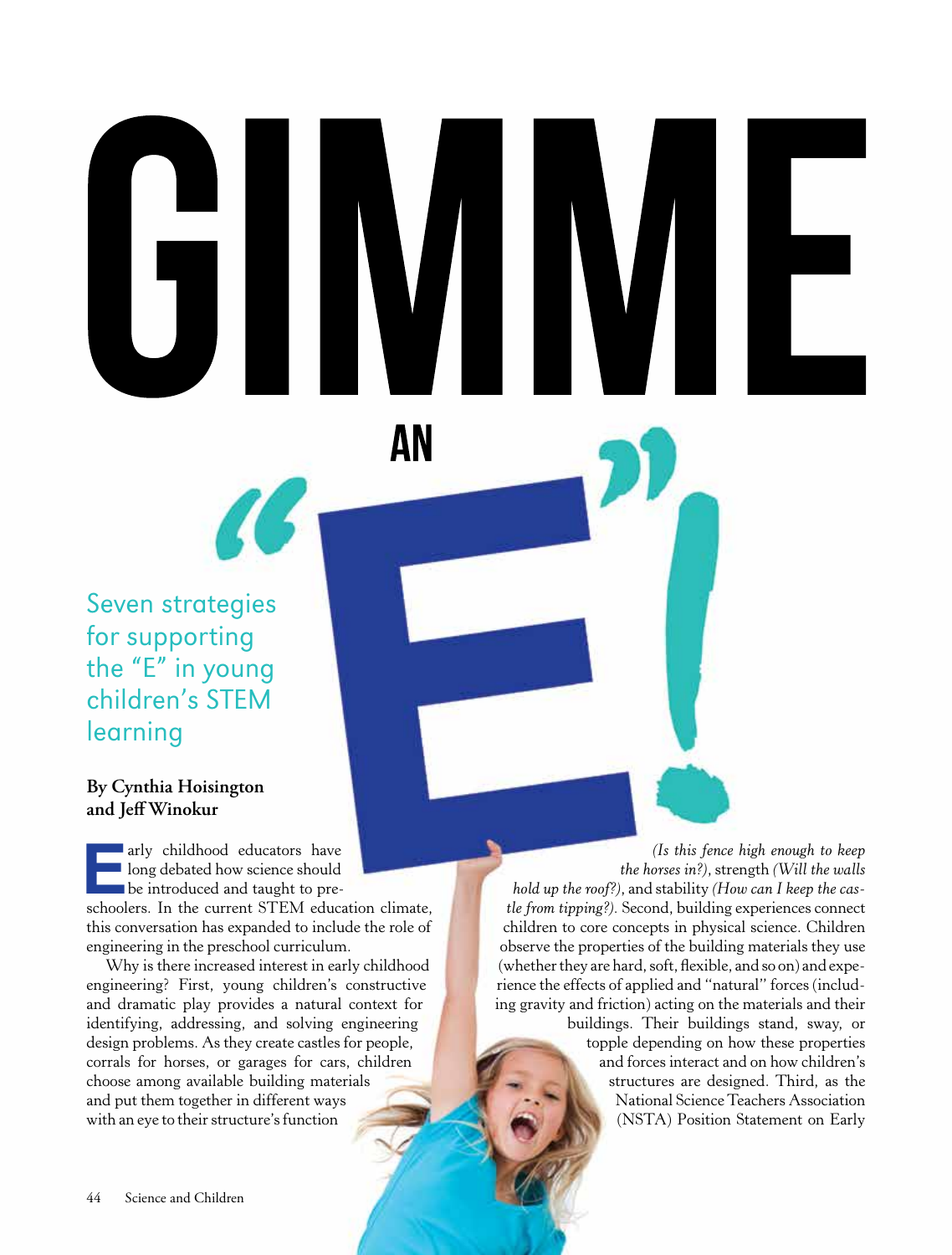Childhood Science makes clear (NSTA 2013), research shows that young children are capable of conceptual understanding in the STEM disciplines. From a young age, children generate ideas that help them make sense of the physical world and how it works (Duschl, Schweingruber, and Shouse 2007). Although their explanations are often scientifically incorrect *(You need to use tall blocks to make tall buildings)*, they do stem from children's own reasoning about their prior observations and experiences with objects and materials. Young children can also develop the habits of mind that are integral to science and engineering, such as curiosity and persistence. And finally, *A Framework for K–12 Science Education* (NRC 2012) formally recognizes the close relationships among the STEM disciplines. It incorporates the idea that learning concepts and practices begin early and deepen over time and across grade

levels. All of these factors, taken together, strongly suggest that preschool-age children should be engaged in a range of developmentally appropriate and playful learning experiences in physical, life, and Earth sciences that center on key concepts or "big ideas." These experiences have the capacity to build a foundation for children's later understanding of the core ideas, crosscutting concepts, and science and engineering practices outlined in the *Next Generation Science Standards* (NGSS Lead States 2013). It is important to emphasize that young children's STEM experiences should be expansive and not limited to the specific performance expectations for kindergarten and elementary grades.

*Structures* (Chalufour and Worth 2004) in mixed-age classrooms of three-, four-, and five-year-old students. In this article, we share the seven overlapping and mutually reinforcing strategies teachers used that effectively supported children's learning in physical science and engineering.

Instructors and coaches in the professional development program *Cultivating Young Scientists* (CYS) worked with preschool teachers in Hartford, Connecticut, over five months as they implemented a unit on the topic of *Building* 

### Prepare the Environment for Investigating Structures

Preparing the environment means planning space, materials, and time for building explorations. CYS teachers arranged their existing "block areas" so that three to four children could build at one time and extended building into other learning areas. They collected a variety of building materials including wood, foam, and cardboard "blocks," intentionally incorporating different sizes, weights, shapes, and textures. Some teachers dug into closets, borrowed from other classrooms, scoured recycle centers, and collected common items (paper towel tubes, cardboard boxes) that could be transformed into building materials. Teachers integrated 20–40 minutes for building 2–3 times per week into their classroom schedules.

Teachers prepared to extend the unit to include ongoing explorations of the school and neighborhood buildings. They designated display spaces at children's eye level where photos, drawings, and descriptions of children's buildings would be posted as the unit progressed. In the meantime, they hung inspirational photos of houses, skyscrapers, and

**HOTOS COURTESY OF THE AUTHORS** PHOTOS COURTESY OF THE AUTHORS

A block area includes a variety of building materials.





engineering in the early childhood classroom.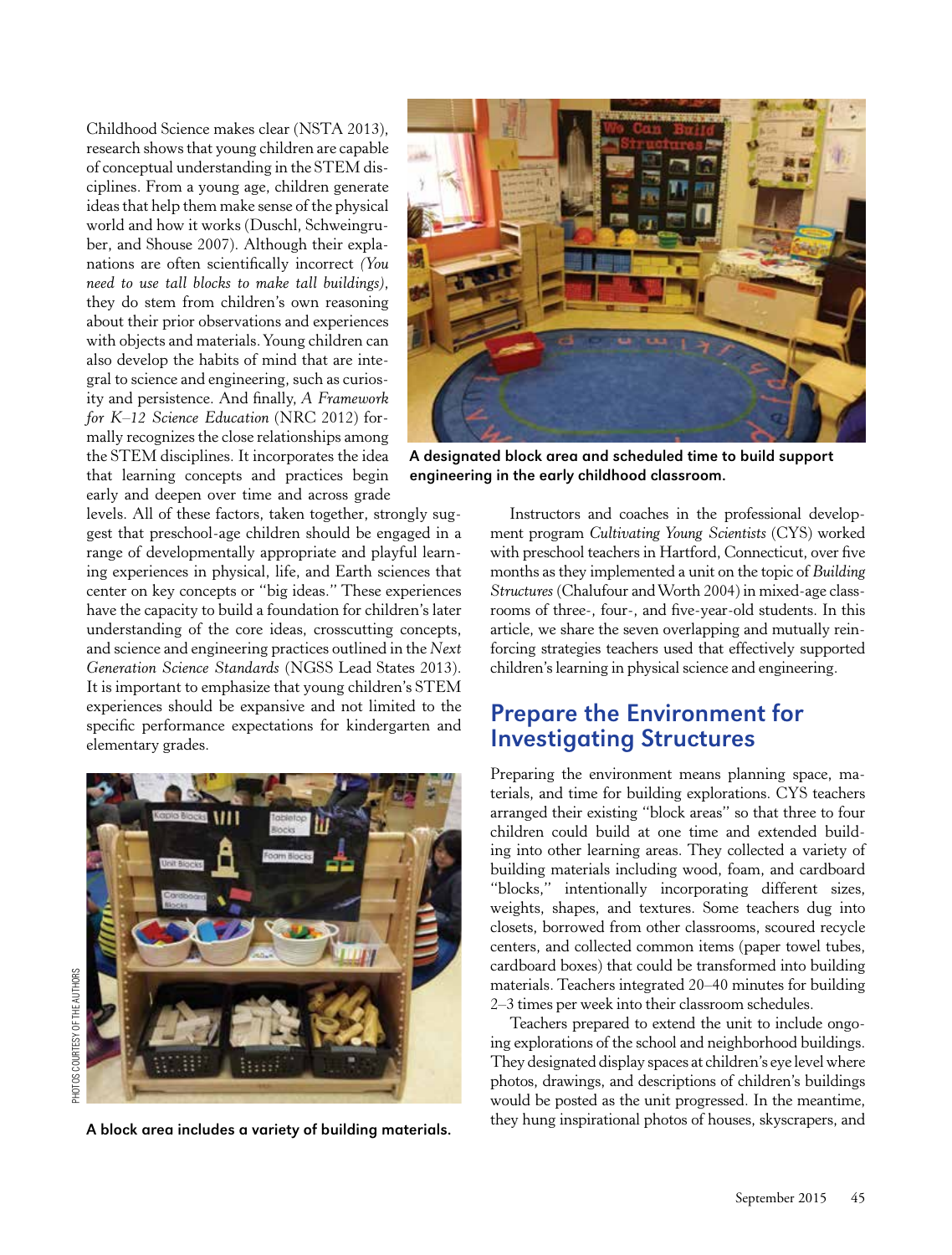### FIGURE 1.

### Core building concepts/structures concepts.



bridges along with iconic structures such as the Eiffel Tower. When wall space was limited, teachers used the backs of shelf units or doors, or placed binders with plastic sleeves in the block area. Paper, pencils, clipboards, and collage materials were collected for children's 2-D and 3-D building representations. Construction paper "blocks" would provide additional representing options to younger children

and children with limited fine-motor capacity. All of these opportunities would enable children to experience phenomena related to core building concepts. Figure 1 shows the relationship between the foundational concepts (at the center of the wheel) and opportunities for children to experience phenomena related to the concepts (outside of the wheel). Note that the impact of forces is less observable to children than the impact of materials and design on their structures.

In order to ensure safety during the unit, teachers limited the number of children allowed in the block area, and generated or reviewed existing rules with children such as b*locks are for building* and *builders can only knock down their own structures*. CYS instructors asked teachers to reconsider safety rules that restricted the height of children's structures and suggested new strategies such as requiring builders to wear hard hats, allowing ample space for building and closely monitoring children's tall buildings.

### Make Time for Teachers' Own Science and Engineering Investigations

In order to effectively plan for, facilitate, and assess children's learning in a building unit, preschool teachers need opportunities to participate in and reflect on their own collaborative building explorations. These experiences support their understanding of the relevant physical science concepts and immerse them in the practices essential to science and engineering (Wenglinsky and Silverstein 2006–2007). During CYS sessions, instructors facilitated teachers' inquiry-based explorations as teachers built tall towers, enclosures, and ramps; and investigated and represented neighborhood buildings. Teachers noticed that using dense versus less dense materials and different sizes, shapes, and textures made a difference in the strength and stability of their structures. They discovered that the foundation was a critical design feature, and that the need for stability imposed a constraint on how high they could build. Teachers also used science and engineering practices as they identified structural problems; drew and created models; measured their structures; debated about materials and design; identified patterns in what contributed to strong and stable structures; and generated ideas about successful building strategies. These experiences, along with discussions about how children learn in the content areas, familiarized teachers with how science and engineering practices might apply to children's building explorations.



A student creates an enclosure with cardboard blocks.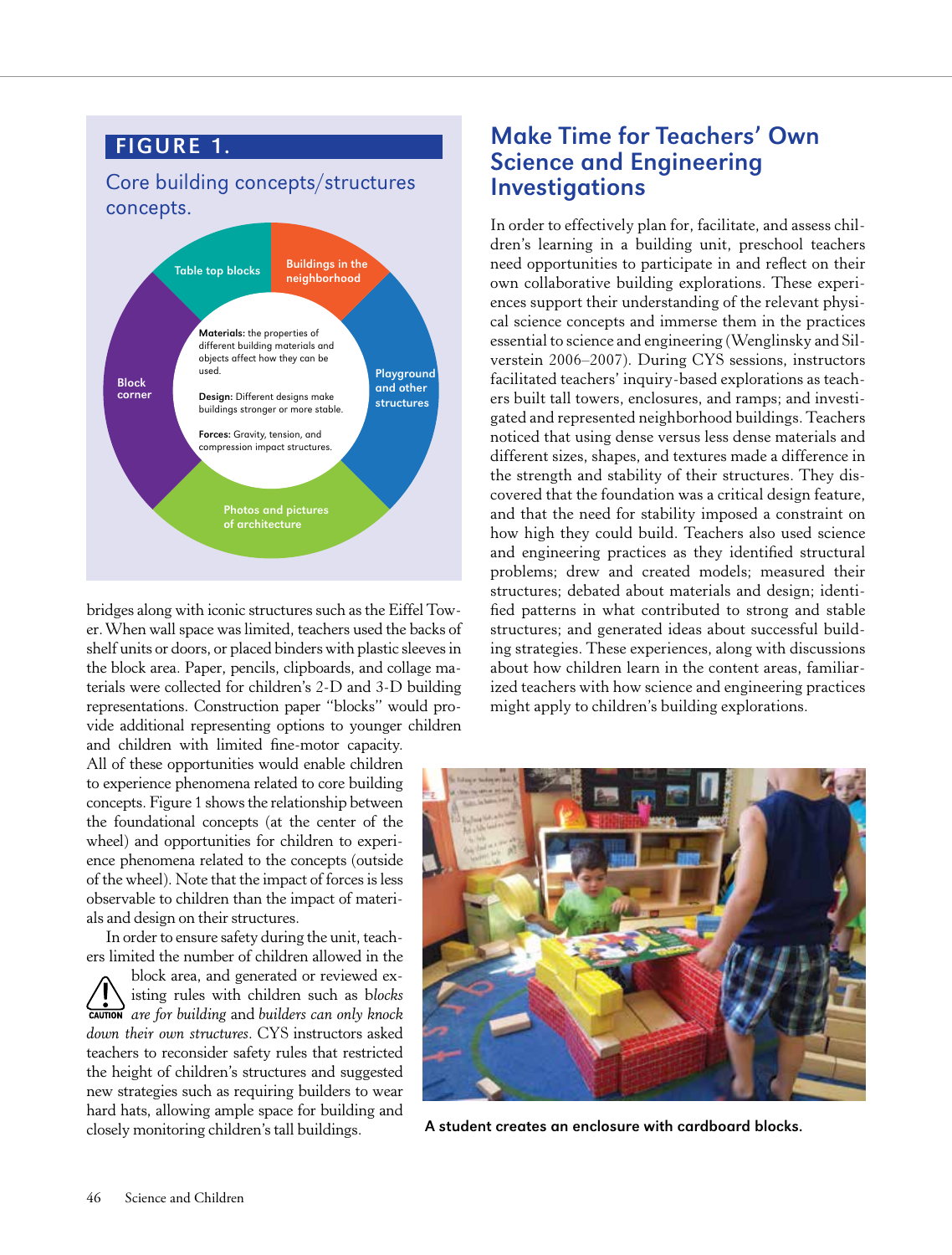# Sequence Building Explorations **Intentionally**

Children build an understanding of core concepts over time and after many active experiences with related phenomena. CYS teachers intentionally sequenced children's ongoing building experiences from more *open* to more *focused* (Chalufour and Worth 2004). Initial open explorations over two or three weeks provided children with multiple opportunities to familiarize themselves with the building materials as they used them to build a variety of structures. Children noticed for example that cylinders sometimes rolled off their structures and that stacked wood blocks tended to slide. Early explorations leveled the playing field for children who had few prior experiences with building. They also provided time for children and teachers to adjust to new routines including representing and science talks, and provided teachers with preliminary data about their children's understanding and skills related to building.

Increasingly focused explorations reflected children's growing engineering skills, as well as their interests in building tall and in building homes for animals. Two towers investigations, lasting two to three weeks each, extended children's thinking about the properties of the building materials *(Which materials will build the tallest tower?)* and focused children's attention on design *(How can we make our towers tall, but also strong and stable?)*. A subsequent focused exploration of enclosures, stemming from children's interest in building animal homes, challenged children to create interior spaces, considering width and depth as well as height. Making walls, roofs, doors, and windows deepened their thinking about properties *(Should I use heavy or lights blocks for the roof?)* and design *(How can I add a door without the wall falling down?)*. Enclosures ex-

### FIGURE 2.

### Engage-Explore-Reflect Cycle.





A teacher observes, facilitates, and documents children's building explorations during a conversation in the Explore stage.

plorations also emphasized the concept of form and function *(How does a bunny's home need to be made differently than a giraffe's home?)*.

### Organize and Facilitate Children's "Minds-On" Building **Explorations**

Explicit frameworks help teachers organize children's science explorations and facilitate interactions that promote conceptual development and inquiry. CYS teachers used the *Engage, Explore, Reflect* (EER) cycle (Chalufour and Worth 2004) to ensure that each building exploration included multiple cycles of inquiry and a full range of mindson as well as hands-on practices (see Figure 2).

> The EER cycle also enabled teachers to embed prompts—comments and questions that promote inquiry—within each phase of the cycle (Table 1, p. 48). During *Engage* teachers used productive prompts that elicited children's prior knowledge about building structures and invited them to raise questions, identify problems, and make predictions. During the hands-on *Explore* teachers encouraged children to observe their buildings and identify, address, and solve building challenges. *Reflect* prompts helped children describe their building experiences using language, drawings, photos, and demonstration, and express their emerging ideas about how to make strong and stable structures. These prompts were multifunctional and contributed to students' language development and assessment practices.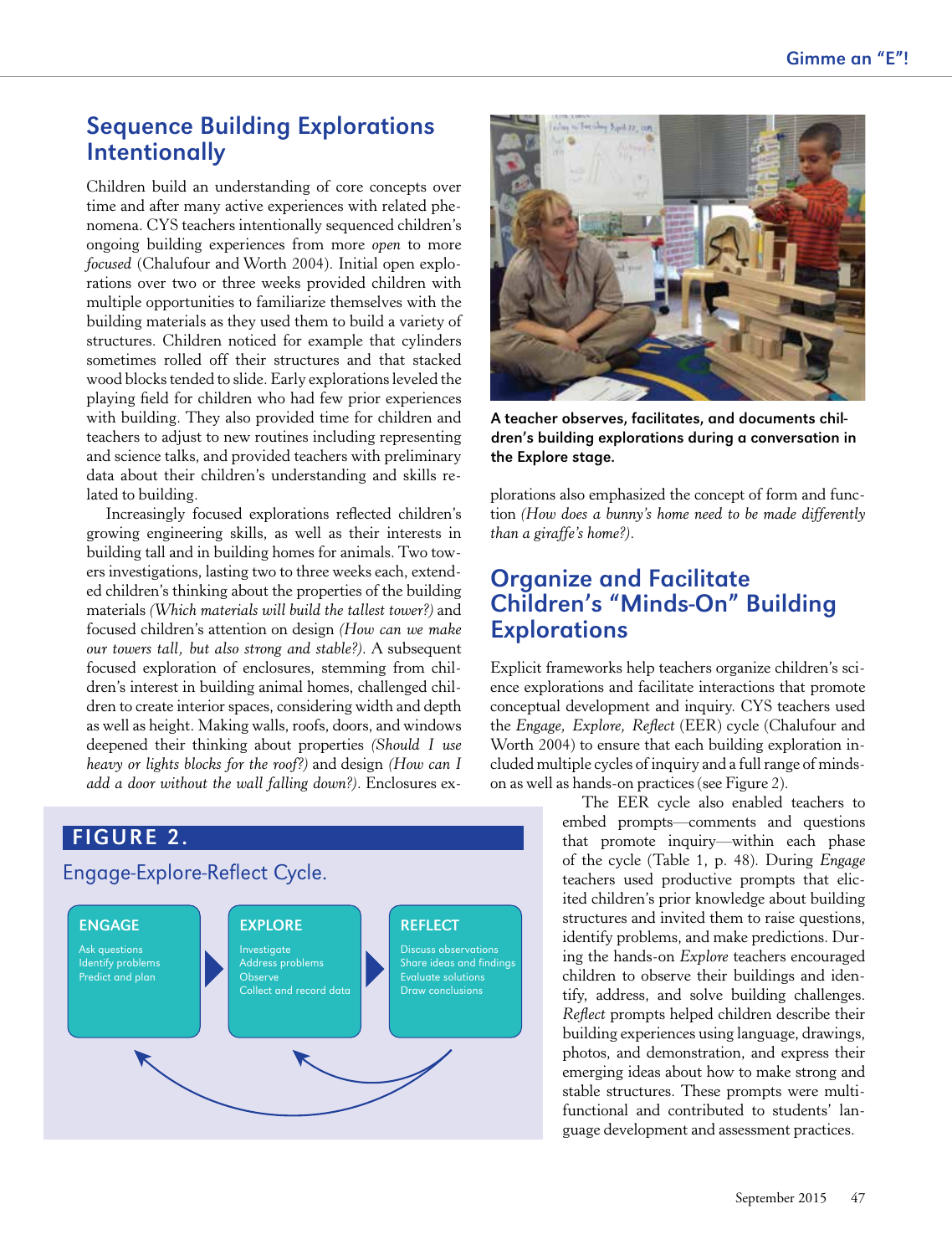# TABLE 1.

# Examples of productive prompts.

|                                                         | <b>Engage</b>                                                                                                                                                                                                                                                   | <b>Explore</b>                                                                                                                                                                                                                                                                                                | <b>Reflect</b>                                                                                                                                                                                                                                                                                               |
|---------------------------------------------------------|-----------------------------------------------------------------------------------------------------------------------------------------------------------------------------------------------------------------------------------------------------------------|---------------------------------------------------------------------------------------------------------------------------------------------------------------------------------------------------------------------------------------------------------------------------------------------------------------|--------------------------------------------------------------------------------------------------------------------------------------------------------------------------------------------------------------------------------------------------------------------------------------------------------------|
| <b>Open Building</b><br><b>Exploration</b>              | Let's explore the different<br>materials we have for<br>building.<br>What do you notice about<br>how these blocks look/feel?                                                                                                                                    | Can you tell me about your<br>building and how you are<br>making it?<br>Describe the different parts<br>of your building.                                                                                                                                                                                     | Here are some photos I took<br>of your structures. Would<br>you like to describe them<br>and how you made them?<br>How well did those blocks<br>work in your building/that                                                                                                                                   |
|                                                         | How are they the same/<br>different?<br>What would you like to<br>build? Which blocks or other<br>materials might you use?                                                                                                                                      | I notice that you are using<br>the ____blocks in this part<br>and the _______blocks in that<br>part.<br>How do the people/animals/<br>cars get into and out of the<br>building?                                                                                                                               | part of your building?<br>Why do you think they<br>worked/didn't work so well?<br>What was the easiest/<br>hardest part of your<br>structure to build?                                                                                                                                                       |
| Focused<br><b>Towers</b><br><b>Exploration 1</b>        | Let's look at photos of the<br>tall structures you've been<br>building. What do you notice<br>about them?<br>Which blocks do you think<br>will work best for making<br>really tall towers?<br>Why do you think those will<br>be best?<br>How could we find out? | Tell me about your tower<br>and how you are building it.<br>I notice that you are using<br>the ____blocks at the<br>bottom/the top of your<br>tower.<br>Have you tried adding any<br>other kinds of blocks to your<br>tower?<br>Here are some recording<br>tools you can use to draw<br>your tower.           | Let's look at your drawings<br>of your towers.<br>Can you describe what you<br>used to build your tower?<br>Why did you decide to<br>put the ____blocks at the<br>bottom/top?<br>Which blocks do you think<br>worked best for making<br>really tall towers?<br>Why do you think so?                          |
| <b>Focused</b><br><b>Towers</b><br><b>Exploration 2</b> | You made some really tall<br>towers with the blocks and<br>other materials.<br>How might we make our<br>towers stronger and more<br>stable?<br>How could we use this fan<br>to find out how strong and<br>stable the towers are?                                | Does your tower always fall<br>down the same way? What<br>parts stay standing?<br>It looks like you are: making<br>your tower wider at the<br>bottom/placing the blocks<br>this way and then that way/<br>putting the same numbers<br>of blocks on each side.<br>Let's draw and take photos<br>of the towers. | Which of our towers were<br>the strongest and most<br>stable? How do you know?<br>What do you notice about<br>the towers that stayed up<br>when we put the fan on<br>them? What about the<br>towers that didn't stay up?<br>What are some different<br>ways we found to make tall,<br>strong, stable towers? |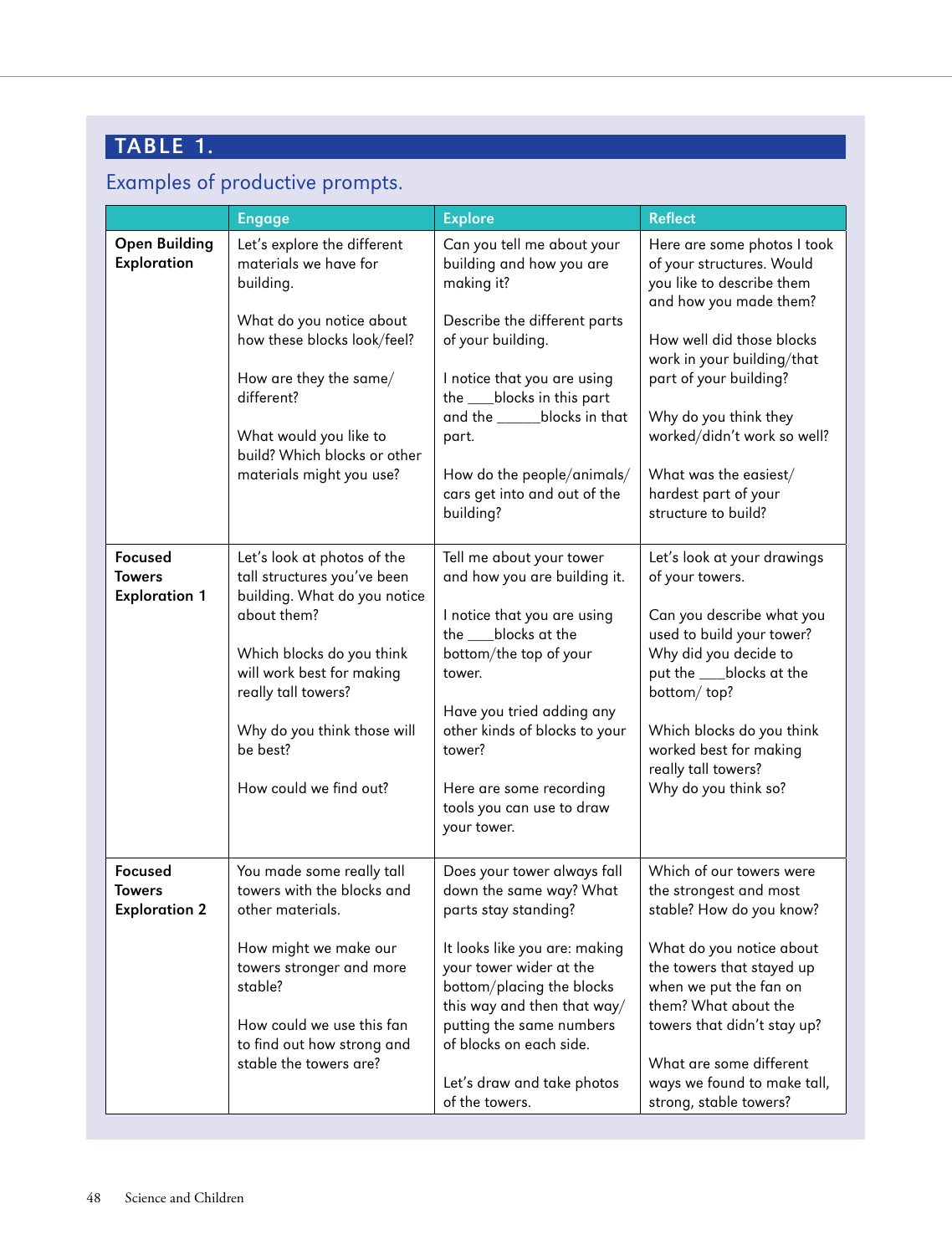# Integrate Opportunities for Language, Literacy, and Mathematics During Building **Explorations**

Science and engineering provide ideal contexts for language and literacy because communication is a critical aspect of both disciplines, and because children are naturally motivated to communicate their observations, discoveries, and ideas. Building explorations addressed foundational skills in each of the four *Common Core State Standards* literacy strands: Language, Speaking and Listening, Writing, and Reading. Teachers facilitated 5–10 minute science talks using a small-group format, photos, and children's building representations in order to better support the participation of all children including English learners (ELs). Using productive prompts, teachers scaffolded children's ability to use language for asking questions, describing, making comparisons, and expressing conclusions. Throughout the unit, teachers introduced and emphasized increasingly challenging vocabulary words including *build*, *blocks*, *structure*, and words that described the properties of the building materials. Teachers supported speaking and listening skills by encouraging children to maintain their focus on the topic, share their observations and ideas appropriately, and listen and respond to the contributions of other children.

Teachers fostered foundational writing and reading skills as they helped children create, share, and interpret representations. They invited children to use emergent writing to record data and modeled conventional writing as they transcribed children's dictation about their buildings. When teachers talked with children about their building drawings and stories, and read them fiction and nonfiction books about building (including *How a House Is Built* by Gail Gibbons and *I Fall Down* by Vicki Cobb), they supported children's development of pre-reading skills.



A documentation panel makes children's ideas and thinking explicit.

Structures explorations enabled teachers to teach math concepts, language, and skills for a purpose. Teachers encouraged children to measure their towers using standard and nonstandard measurement tools (their own bodies, unit blocks). They supported children's learning about spatial relationships ("How could you change the house so the teddy bear can stand up inside?") and patterns ("I notice that you placed foam, then wood, then foam, then wood. Why did you decide to use that pattern?").

# Collect Assessment Data Related to Building From a Variety of Sources

Assessment in science is a continuous process of uncovering children's knowledge and skills in relation to the core concepts and science and engineering practices. The best assessment probes are embedded in the curriculum and promote, as well as assess, conceptual learning and inquiry (Snow and Van Hemel 2008).

CYS teachers collected assessment data in the context of children's building explorations and as they facilitated children's learning and inquiry during each phase of the Engage-Explore-Reflect cycle. As teachers interacted with children during the *Explore* phase for example, they closely observed and recorded children's building behaviors; how they approached and persisted at building, used materials, designed their structures, and played and talked with each other. They made copies of children's building representations and transcribed what children said about them. During *Engage*, *Explore*, and *Reflect* conversations teachers noted how individual children communicated their building observations, experiences, and ideas. They could then individualize in the moment for children with a range of developmental levels, language, and socialemotional abilities by adding or removing materials, scaffolding language and vocabulary, or pairing with a more knowledgeable peer for example.

# Reflect On, Document, and Use Data from Children's Building **Explorations**

When teachers reflect on and document data from children's explorations, they make children's thinking and learning visible. This process also serves to inform ongoing planning. After the second towers exploration, CYS teachers collaboratively reflected on their building observations, photos, representations, and language samples. Each teacher created a documentation panel that illustrated what the teacher viewed as the most prominent aspects of his/her own children's learning up to that point. Individual panels highlighted for example, children's abilities to investigate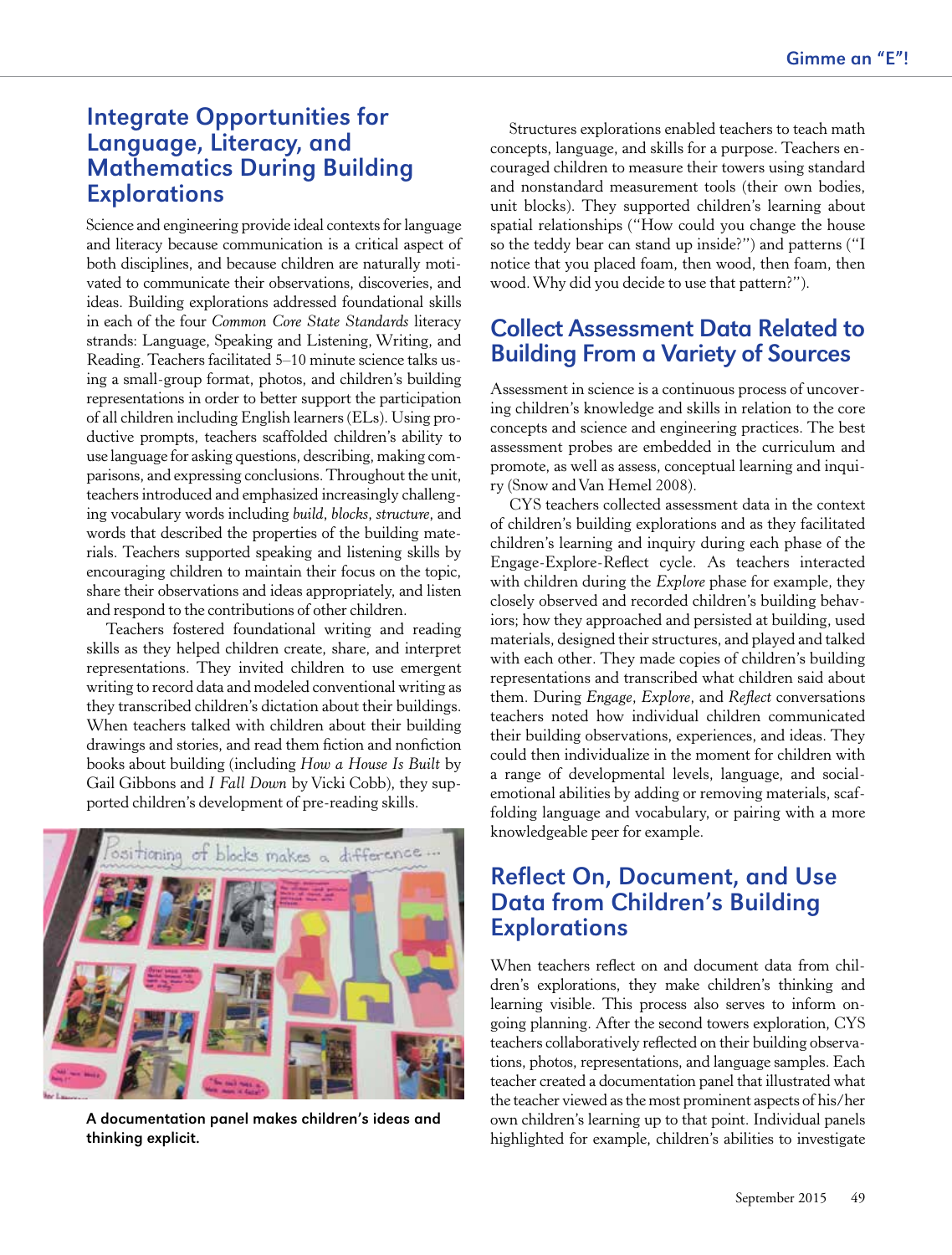

A documentation panel highlights one child's exploration of various building materials.

the properties of materials and design, and their impact on stability; identify and recreate patterns in their structures; and collect data about structures using a variety of measurement tools. The panels also illustrated children's thinking and emerging theories about building such as *You need blocks on the sides to keep buildings balanced*, *Wooden blocks make strong structures*, and *You have to place blocks carefully to make your buildings stay up*. Additionally, panels highlighted the playful, imaginative, and social nature of young children's authentic science and engineering explorations.

This collaborative reflection revealed that many children in classrooms were intentionally trying out and choosing different materials for different parts of their towers and developing tower-building strategies such as creating a hard base to build on, placing blocks carefully with an eye to balance, and even widening and strengthening their towers' foundations. Some children were verbally sharing their ideas about how to build tall towers (*Wood blocks work better at the bottom because they're heavy and "sturdy"; The tower stays up better if you build on something hard instead of the rug*) indicating their readiness to address a second design challenge such as building enclosures for animals of different sizes. It also enabled teachers to identify children in their classrooms who would benefit from more explicit language supports, additional options for representing, and intentional grouping with peers during explorations and conversations. Additionally, teachers determined that some children would benefit from ongoing open explorations and individualized support for investigating, using, and observing different building materials.

Teachers used their panels as the basis for follow-up conversations with children, further drawing out children's building interests and their ideas about building strong and stable structures. In doing so they obtained assessment information that informed their planning of

enclosures explorations. They also gained a deeper understanding of young children, how they think and learn, and the types of experiences and interactions that foster their learning in science and engineering.

# Conclusion

Young children are curious and eager to engage in constructive and dramatic play by nature—but they must be taught to take advantage of these predispositions if they are to become more adept at thinking like scientists and engineers. Although preK performance expectations are not explicitly outlined in the *NGSS*, we have identified some of the ways in which young children's building experiences connect with and are foundational to developing specific practices, disciplinary core ideas, and crosscutting concepts (see Connecting to the *Next Generation Science Standards*).

Consistent implementation of the teaching strategies described in this article requires that preschool teachers have time, training, administrative support, and a commitment to science and engineering education for young children. But the potential payoff is tremendous—an opportunity for preschoolers and their teachers to jump into the world of 21st century STEM! ■

*Cynthia Hoisington* **(choisington@edc.org)** *is a curriculum and professional developer at Education Development Center (EDC) in Waltham, Massachusetts. Jeff Winokur is an early childhood and elementary science educator at EDC and at Wheelock College in Boston, Massachusetts.*

#### **References**

Chalufour, I., and K. Worth. 2004. Building structures with young children. St. Paul, Minnesota: Redleaf Press.



Children share their buildings and building strategies with the class during the Reflect stage.